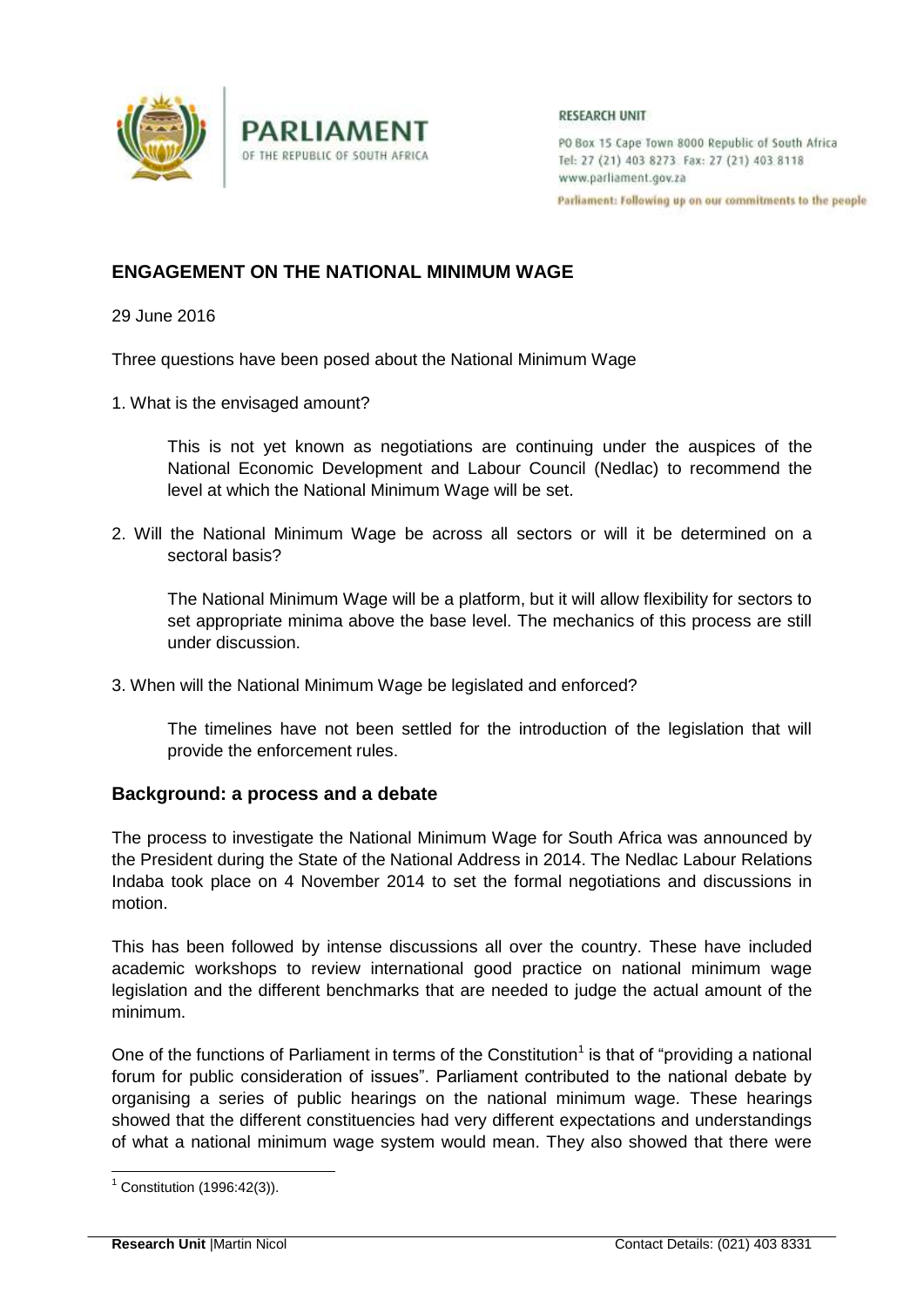

often wide differences within each of the groups of social partners themselves. These issues have been talked through at length, but no consensus has emerged.

# **Discussions on a level**

Since August last year, the principals in Nedlac have been discussing a threshold for a national minimum wage level. This has been a process that has involved hard discussions and tensions, with Business proposing a figure of about R1,800 per month, while the Congress of South African Trade Unions (Cosatu) has proposed a figure of between R4,100 and  $R5,200.<sup>2</sup>$ 

Deputy President Cyril Ramaphosa, MP is heading the broader discussions and has expressed confidence that an appropriate level and process for determining the National Minimum Wage would be agreed on soon.<sup>3</sup>

### **70 days for deciding on a National Minimum Wage recommendation**

Last week, on Saturday 25 June, the social partners agreed to jointly appoint a panel of experts, who will report back on a proposed threshold for the minimum wage.<sup>4</sup> This will take place within 70 days of the appointment of the panel.

This is a highly significant development. Over the past few months, the parties have come closer together on the figures. They are not in agreement, but labour has come down and business and government have come up. Now the research and evidence will be interrogated by a panel of experts – who are expected to be appointed in July 2016. By September, then, we ought to have a recommended figure for the national minimum wage.

This is a wage that is not too high to damage employment, but not so low that it is meaningless.

Settling on a wage level is not the end of the process, by any means. There still has to be agreement on the mechanisms for implementing the minimum. Will it be done through the Employment Equity Commission (EEC) or through Nedlac, or through a new agency? There is also the need to consider whether and how exemptions may be given.

This leads to another responsibility of the Nedlac process, which is also still underway and also under the leadership of the Deputy President.

-

 $2^{2}$  Gernetsky (2016).

 $3$  Nedlac (2016).

Gernetzky (2016).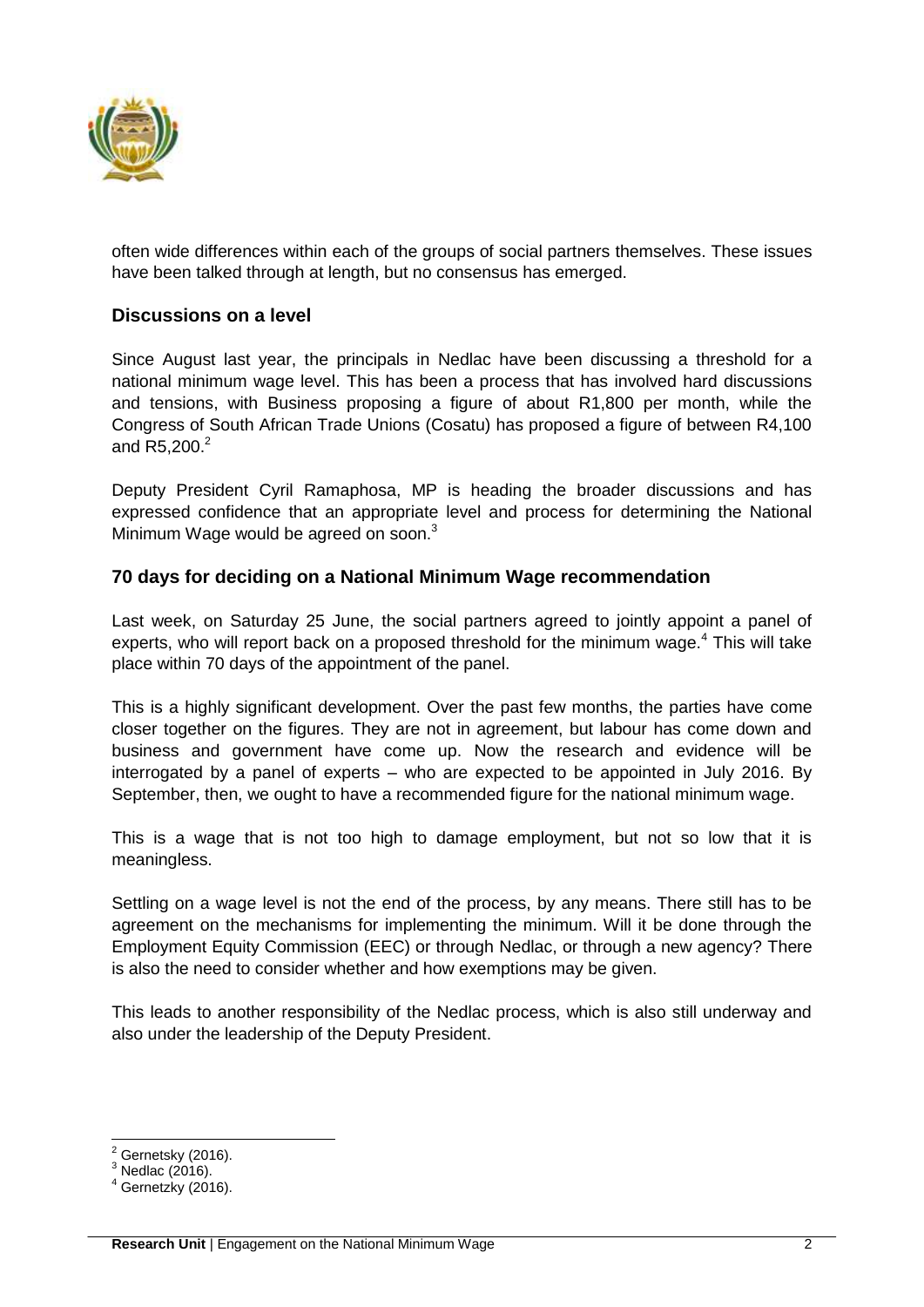

# **The other side of the Nedlac process: the state of labour relations environment**

The Nedlac process is not narrowly about the national minimum wage, but about a national strategy to address poverty and to fight inequality.

The second aspect to the process is dealing with labour relations matters: proposing agreements between business and labour – and possibly legislative changes – that address the very worrying trends of violence in strikes and need for the roles that are played by the parties to disputes to be better defined and better understood by all.

The national minimum wage is not directly about job creation, it is about addressing poverty and income inequality. If the minimum is set at the right level, and implemented correctly, it ought not to harm employment levels.

The booster for employment comes from the side of improved labour relations. Better labour relations involve better methods for resolving disputes so that they don't lead to the selfdefeating actions we see so often where everyone ends up poorer. Better labour relations open the doors to agreements on productivity and skills development and on sharing the gains of efficiency – in growth and decent jobs.

There is a strong link here with the national minimum wage. The national minimum wage provides a floor. Higher wage levels can then be achieved by means of collective bargaining and better labour relations.

The national minimum wage protects the most vulnerable workers from exploitation – and it provides a platform for improvement, based on bargaining, better efficiency, better training leading to higher productivity.

### **Conclusion**

Labour wants only higher wages

Business wants only better productivity.

Both can win through a national minimum wage, combined, crucially, with a better labour relations environment.

The Nedlac process, through negotiation, should assist a national economic understanding to achieve the goals that have been set in the National Development Plan.

Hopefully, Parliament will be able to play its part in passing legislation on the National Minimum Wage and the Labour Relations system that will set the right rules of the game for our present challenges and for a winning economy as we move towards 2030.